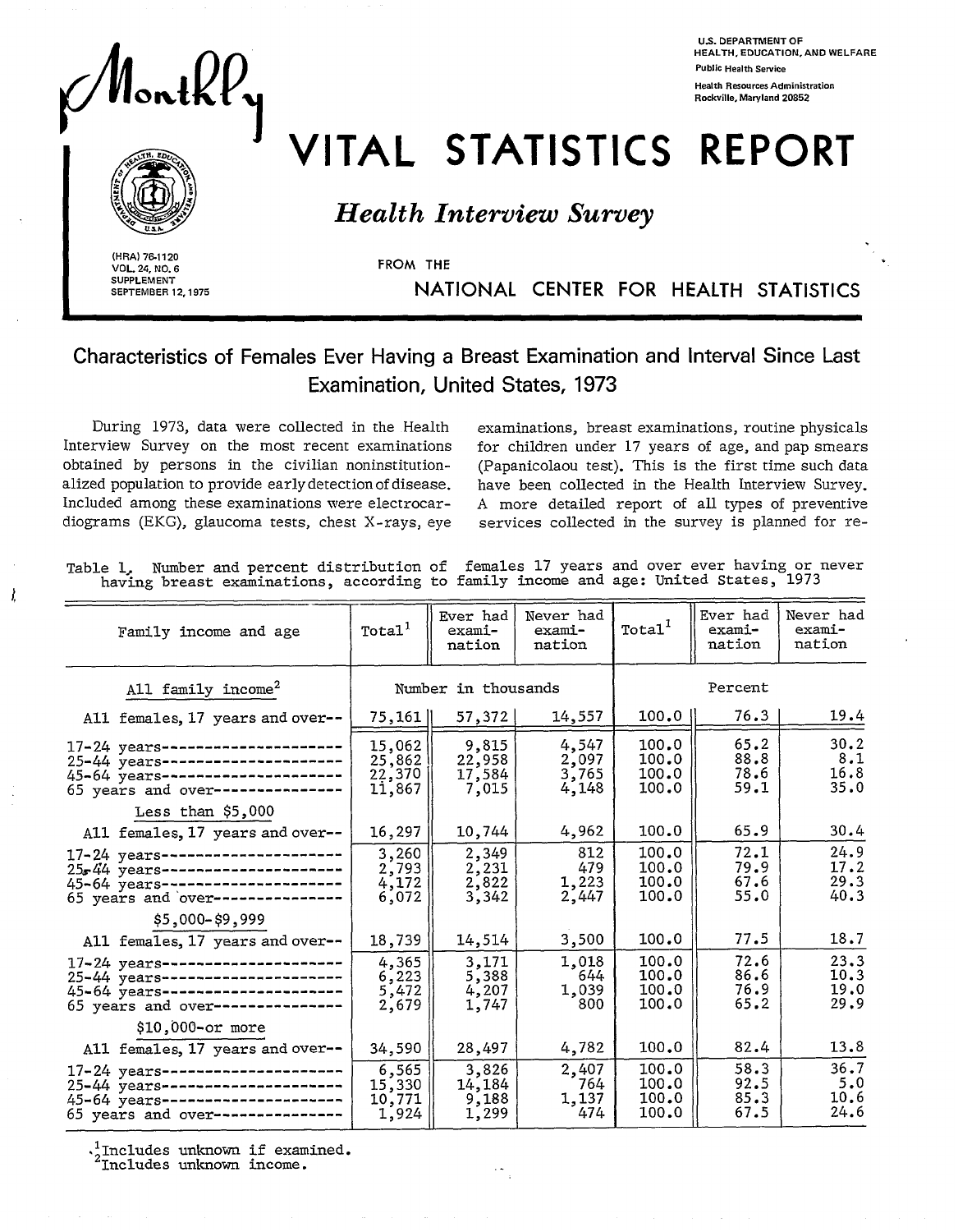lease within the year. This report presents data on the family incomes of \$10,000 or more. There was also proportion of females 17 years and over ever having a  $\overline{a}$  a direct relationship between increasing income and breast examination by a doctor and the interval since the percentage of females having recent breast exthe most recent examination for breast cancer by age, aminations (within the past year), ranging from 56.1 family income, and education and color of the individual. percent in the lowest income group to 66.3 percent

Based on the data collected during 1973, approxi- in the highest. mately three-fourths of aIl civilian noninstitutionalized Awareness of the need for preventive examinations examination prior to the interview (table 1). Approxi- females who have not compIeted high school were less mately 62.9 percent of the 57 million females who ever likely to ever have had a breast examination than those had a breast examination had the examination during the females who have completed more years of education, percent) of this group had the examination within the completed high school to 85.5 percent of those complepast 5 years. Although a higher proportion of females ting at least 1 year of college. There was also an in-25-44 years of age had had a breast examination (88.8 crease in the percentage of femaIes having recent percent) than did females of other ages, females in the examinations with higher education (table 4). 17-24 age group were more likely to have had the Table 5 shows data comparing the proportion of examination in the past year (78.8 percent). Propor- white females with other females 17 years and over tionately fewer females 65 years and over had ever ever having a breast examination. Approximately had a breast examination compared to other age 77.1 percent of the white female population had had a groups and were less likely to have had a recent breast examination compared to 70.5 percent of other examination. females. Although slightly more white females had

income and the percent of females ever having a females, white females were not as likely to have breast examination. As income level rose, so did the had a recent examination (table 6). Among white percentage of females having a breast examination, females, 62.5 percent had had a breast examination  $$5,000$  annual income to 82.4 percent for those with

inderly inter-fourths or an evidenmental contributance of the first of the heed for preventive enarmiations of<br>
females 17 years and over had at least one breast is directly related to education. Table 3 shows that preceding year (table 2). More than 90 percent (92.3 ranging from 66.3 percent among females who never

There was a direct relationship between family had this examination for breast cancer than did other ranging from 65.9 percent for those with less than in the past year compared to 66.3 percent of other  $\frac{1}{2}$ 

| <b>SYMBOLS</b>                                                                 |     |
|--------------------------------------------------------------------------------|-----|
| Data not available-------------------------                                    |     |
| Category not applicable-------------------                                     |     |
| Quantity zero----------------------------                                      |     |
| Quantity more than $0$ but less than $0.05$ ----                               | 0.0 |
| Figure does not meet standards of<br>reliability or precision----------------- |     |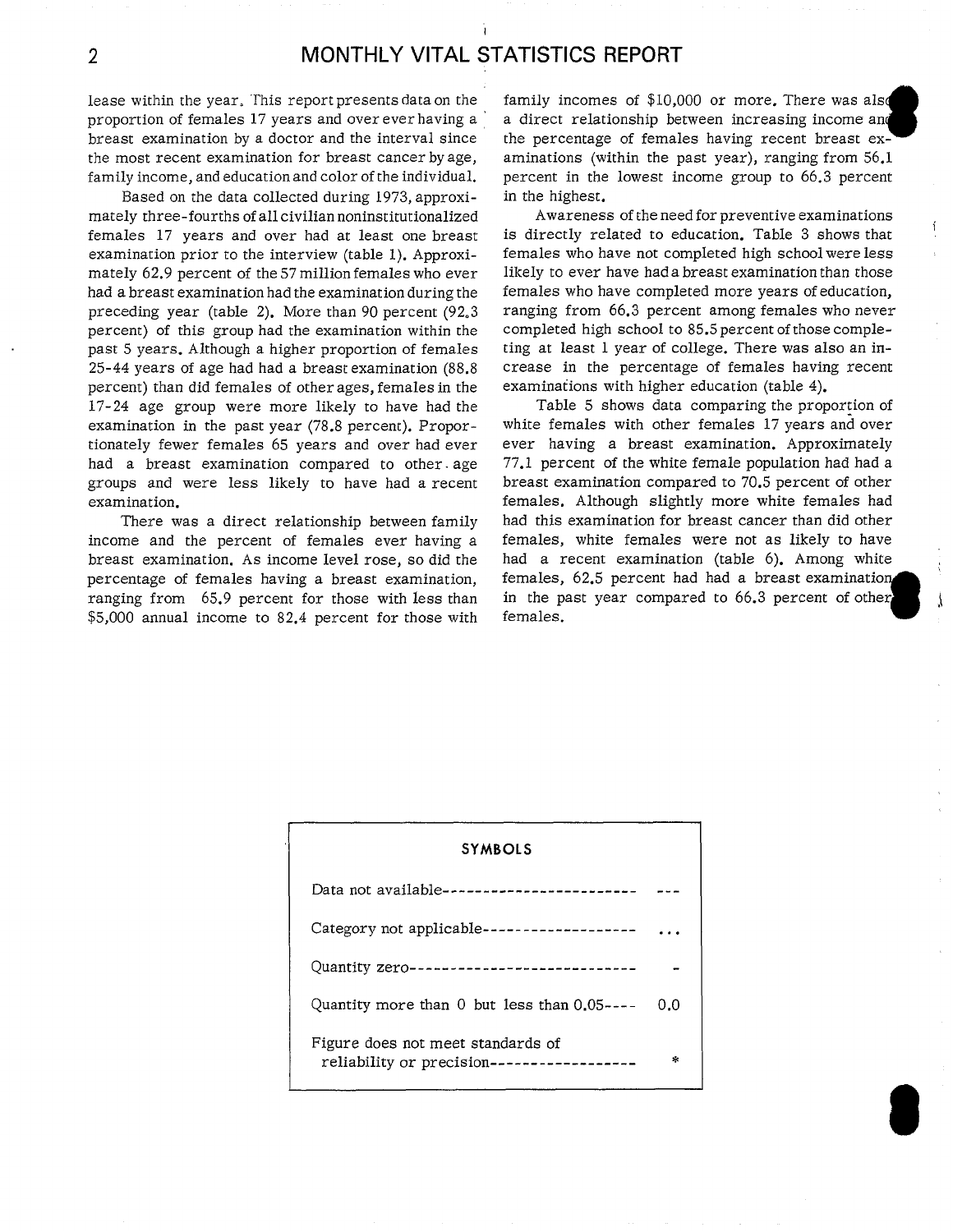Table 2. Number and percent distribution of females 17 years and over having breast examinations by interval<br>since last examination, according to family income and age: United States, 1974

|                                                                      | Total                 | Interval since last examination |                      |                  |                         |  |  |
|----------------------------------------------------------------------|-----------------------|---------------------------------|----------------------|------------------|-------------------------|--|--|
| Family income and age                                                | with<br>examination   | Less than<br>1 year             | $1 - 2$<br>years     | $3 - 4$<br>years | 5 years<br>or more      |  |  |
|                                                                      |                       |                                 | Number in thousands  |                  |                         |  |  |
| All family income <sup>1</sup>                                       |                       |                                 |                      |                  |                         |  |  |
|                                                                      |                       |                                 |                      |                  |                         |  |  |
| All females 17 years and over----------------                        | 57,372                | 36,070                          | 13,275               | 3,591            | 4,436                   |  |  |
|                                                                      | 9,815<br>22,958       | 7,739                           | 1,769                | 252              | 55                      |  |  |
|                                                                      |                       | 15,443                          | 5,264                | 1,229<br>1,431   | 1,022                   |  |  |
| 65 years and over-----------------------------------                 | 17,584<br>7,015       | 9,506<br>3,381                  | 4,530<br>1,713       | 679              | $2,117$<br>1,242        |  |  |
| Less than $$5,000$                                                   |                       |                                 |                      |                  |                         |  |  |
| All females, 17 years and over-----------------                      | 10,744                | 6,028                           | 2,571                | 855              | 1,289                   |  |  |
|                                                                      | $\frac{2,349}{2,231}$ | 1,793                           | 455                  | 91               | $\mathbf{r}_\mathrm{c}$ |  |  |
|                                                                      | 2,822                 | 1,415<br>1,274                  | 550<br>783           | 138<br>264       | 127<br>501              |  |  |
|                                                                      | 3,342                 | 1,546                           | 784                  | 361              | 651                     |  |  |
| \$5,000-\$9,999                                                      |                       |                                 |                      |                  |                         |  |  |
| All females, 17 years and over------------------                     | 14,514                | 8,879                           | 3,452                | 1,003            | 1,180                   |  |  |
|                                                                      | 3,171                 | 2,495                           | 582                  | 71               | $\mathbf{x}$            |  |  |
|                                                                      | 5,388<br>4,207        | 3,432<br>2,141                  | 1,318<br>1,089       | 334<br>410       | 305<br>567              |  |  |
|                                                                      | 1,747                 | 811                             | 463                  | 188              | 284                     |  |  |
| \$10,000 or more                                                     |                       |                                 |                      |                  |                         |  |  |
| All females, 17 years and over------------------                     | 28,497                | 18,894                          | 6,454                | 1,505            | 1,644                   |  |  |
|                                                                      | 3,826<br>14,184       | 3,068<br>9,826                  | 658                  | 79               | $\mathcal{L}$           |  |  |
|                                                                      | 9,188                 | 5,303                           | 3,142<br>2,330       | 688<br>662       | 527<br>893              |  |  |
| 65 years and over-----------------------------------                 | $1,299$               | 697                             | 324                  | 76.              | 202                     |  |  |
|                                                                      |                       |                                 | Percent distribution |                  |                         |  |  |
| All family income <sup>1</sup>                                       |                       |                                 |                      |                  |                         |  |  |
| All females, 17 years and over----------------                       | 100.0                 | 62.9                            | 23.1                 | 6.3              | 7.7                     |  |  |
|                                                                      |                       |                                 |                      |                  |                         |  |  |
|                                                                      | 100.0<br>100.0        | 78.8<br>67.3                    | 18.0<br>22.9         | 2.6<br>5.4       | 0.6<br>4.5              |  |  |
|                                                                      | 100.0                 | 54.1                            | 25.8                 | 8,1              | 12.0                    |  |  |
| 65 years and over-----------------------------------                 | 100.0                 | 48.2                            | 24.4                 | 9.7              | 17.7                    |  |  |
| Less than \$5,000<br>All females, 17 years and over----------------- |                       |                                 |                      |                  |                         |  |  |
|                                                                      | 100.0                 | 56.1                            | 23.9                 | 8.0              | 12.0                    |  |  |
|                                                                      | 100.0<br>100.0        | 76.3<br>63.4                    | 19.4<br>24.7         | 3.9<br>6.2       | 5.7                     |  |  |
|                                                                      | 100.0                 | 45.1                            | 27.7                 | 9.4              | 17.8                    |  |  |
| 65 years and over----------------------------------                  | 100.0                 | 46.3                            | 23.5                 | 10.8             | 19.5                    |  |  |
| \$5,000-\$9,999<br>All females, 17 years and over-----------------   |                       |                                 |                      |                  |                         |  |  |
|                                                                      | 100.0<br>100.0        | 61.2<br>78.7                    | 23.8                 | 6.9              | 8.I<br>$\frac{1}{2}$    |  |  |
|                                                                      | 100.0                 | 63.7                            | 18.4<br>24.5         | 2,2<br>6.2       | 5.7                     |  |  |
|                                                                      | 100.0                 | 50.9                            | 25.9                 | 9.7              | 13.5                    |  |  |
|                                                                      | 100.0                 | 46.4                            | 26.5                 | 10.8             | 16.3                    |  |  |
| \$10,000 or more<br>All females, 17 years and over------------------ |                       |                                 |                      |                  |                         |  |  |
|                                                                      | 100.0                 | 66.3                            | 22.6                 | 5.3              | 5.8                     |  |  |
|                                                                      | 100.0<br>100.0        | 80.2<br>69.3                    | 17.2<br>22.2         | 2.1<br>4.9       | $\mathbf{x}$<br>3.7     |  |  |
|                                                                      | 100.0                 | 57.7                            | 25.4                 | 7.2              | 9.7                     |  |  |
|                                                                      | 100.0                 | 53.7                            | 24.9                 | 5.9              | 15.6                    |  |  |

 $1$ Includes unknown income.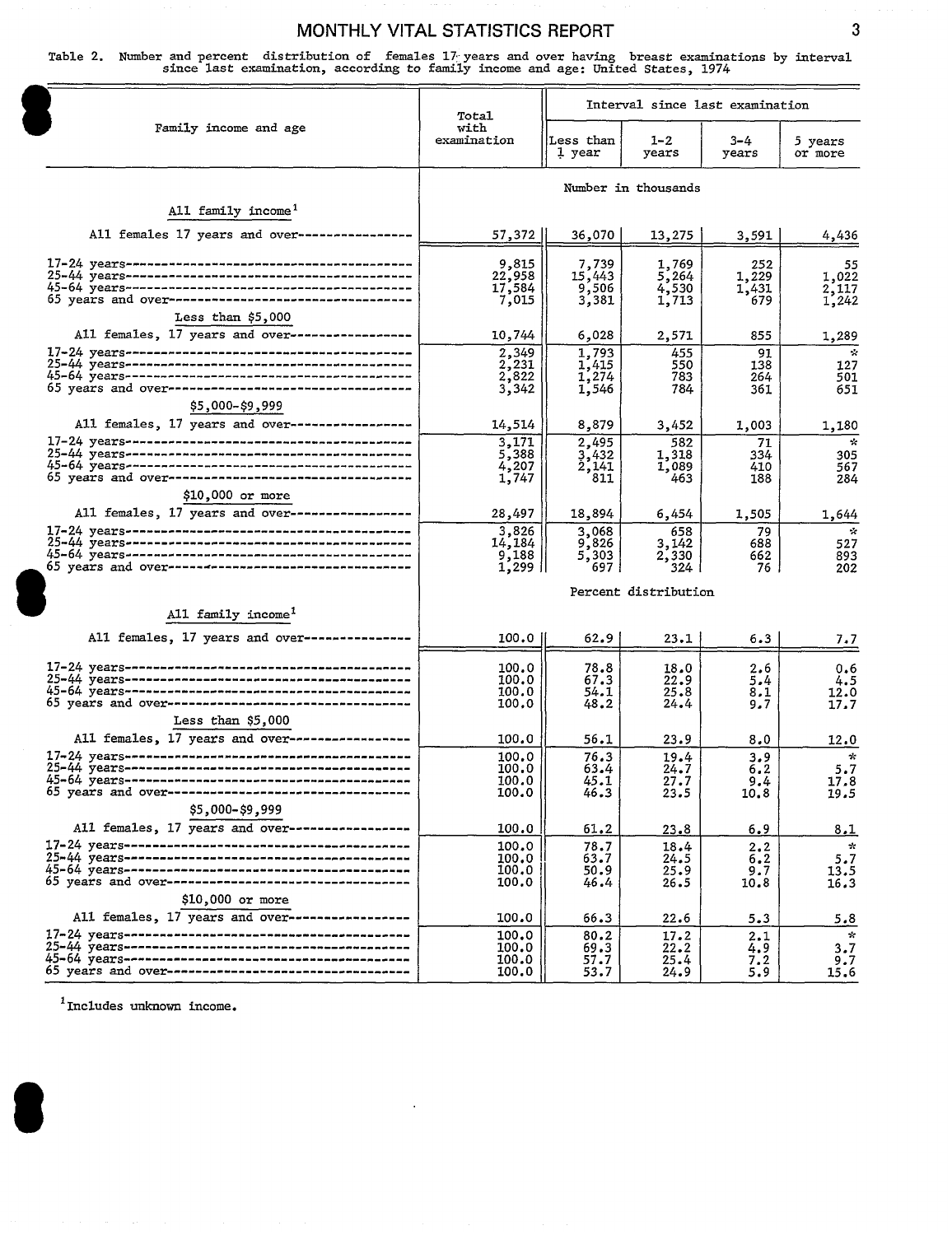$\ddot{\phantom{0}}$ 

Table 3. Number and percent distribution of females 17 years and over ever having or never having breast examinations, according to educational level of individual and age: United States, 1973

| naving preast examinations, according to educational level of individual and age: onliced<br>States, 1973                                                                         |                                      |                                    |                                  |                                  |                                 |                                  |
|-----------------------------------------------------------------------------------------------------------------------------------------------------------------------------------|--------------------------------------|------------------------------------|----------------------------------|----------------------------------|---------------------------------|----------------------------------|
| Educational level of<br>individual and age                                                                                                                                        | Total                                | Ever<br>had<br>exami-<br>nation    | Never<br>had<br>exami-<br>nation | Total                            | Ever<br>had<br>exami-<br>nation | Never<br>had<br>exami-<br>nation |
|                                                                                                                                                                                   |                                      |                                    |                                  |                                  |                                 |                                  |
| All educational levels <sup>2</sup>                                                                                                                                               |                                      | Number in thousands                |                                  |                                  | Percent                         |                                  |
| All females 17 years and over------                                                                                                                                               | 75,161                               | 57,372                             | 14,557                           | 100.0                            | 76.3                            | 19.4                             |
| 17-24 years------------------------------<br>25-44 years------------------------------<br>45-64 years-------------------------------<br>65 years and over------------------------ | 15,062<br>25,862<br>22,370<br>11,867 | 9,815<br>22,958<br>17,584<br>7,015 | 4,547<br>2,097<br>3,765<br>4,148 | 100.0<br>100.0<br>100.0<br>100.0 | 65.2<br>88.8<br>78.6<br>59.1    | 30.2<br>8.1<br>16.8<br>35.0      |
| Less than 12 years                                                                                                                                                                |                                      |                                    |                                  |                                  |                                 |                                  |
| All females 17 years and over--------                                                                                                                                             | 28,348                               | 18,796                             | 8,334                            | 100.0                            | 66.3                            | 29.4                             |
| 17-24 years-------------------------------<br>25-44 years-----------------------------<br>45-64 years-------------------------------<br>65 years and over------------------------ | 4,394<br>6,739<br>9,536<br>7,680     | 2,322<br>5,491<br>6,765<br>4,218   | 1,872<br>997<br>2,404<br>3,061   | 100.0<br>100.0<br>100.0<br>100.0 | 52.8<br>81.5<br>70.9<br>54.9    | 42.6<br>14.8<br>25.2<br>39.9     |
| 12 years                                                                                                                                                                          |                                      |                                    |                                  |                                  |                                 |                                  |
| All females 17 years and over--------                                                                                                                                             | 29,402                               | 24,115                             | 4,186                            | 100.0                            | 82.0                            | 14.2                             |
| 17-24 years-----------------------------<br>25-44 years------------------------------<br>45-64 years----------------------------<br>65 years and over -----------------------     | 6,461<br>11,991<br>8,625<br>2,325    | 4,485<br>10,919<br>7,154<br>1,557  | 1,727<br>756<br>1,056<br>647     | 100.0<br>100.0<br>100.0<br>100.0 | 69.4<br>91.1<br>82.9<br>67.0    | 26.7<br>6.3<br>12.2<br>27.8      |
| 13 years or more                                                                                                                                                                  |                                      |                                    |                                  |                                  |                                 |                                  |
| All females 17 years and over--------                                                                                                                                             | 16,599                               | 14,197                             | 1,855                            | 100.0                            | 85.5                            | 11.2                             |
| 17-24 years------------------------------<br>25-44 years------------------------------<br>45-64 years------------------------------<br>65 years and over-----------------------   | 4,044<br>6,983<br>4,001<br>1,571     | 2,969<br>6,481<br>3,587<br>1,160   | 909<br>323<br>276<br>347         | 100.0<br>100.0<br>100.0<br>100.0 | 73.4<br>92.8<br>89.7<br>73.8    | 22.5<br>4.6<br>6.9<br>22.1       |

 $\hat{r}$ 

'Includes unknown if examined.<br><sup>2</sup>Includes unknown education.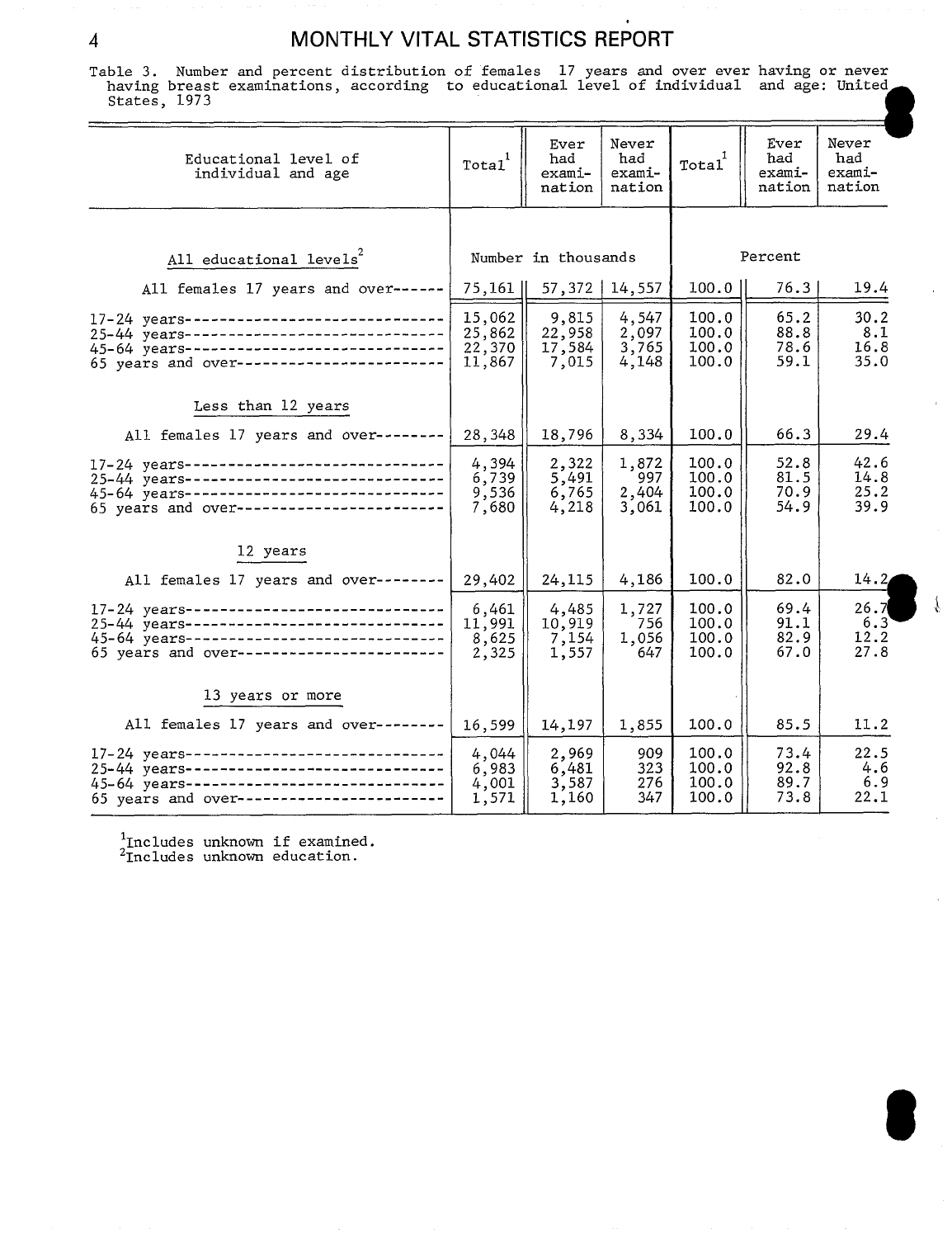## MONTHLY VITAL STATISTICS REPORT **SECULIARY SECULI**ST AND MONTHLY Table 4. Number and percent distribution of females 17 years and over having breast examinations by interval since last examination, according to educational level of individual and age: United States, 1973

Interval since last examination Total Educational level of individual and age with examination Less than 1-2 3-4 5 years 1 year | years | years | or<sup>-</sup>more I 1 1 Number in thousands All educational levels<sup>1</sup>  $\begin{array}{|c|c|c|c|c|c|}\n\hline\n & 57,372 & 36,070 & 13,275 & 3,591 & 4,436 \\
\hline\n & 3,591 & 4,436 & 576 & 576 & 576 \\
\hline\n\end{array}$ All females 17 years and over---------------I 9,815 1,769 ---------------------------------------- 17-24 years 7,739 1,769 1,252 1,022<br>17,584 15,443 5,264 1,229 1,022<br>17,584 9,506 4,530 1,431 2,117<br>7,015 3,381 1,713 679 1,242 252 1,229 1,03 22,958<br>17,584  $\frac{5}{5}$ , 264<br>4, 530<br>1, 713 ---------------------------------------- 25-44 years 45-64 years ---------------------------------------- ---------------------------------- 65 years and over  $\begin{array}{c|c|c|c|c|c} \hline &18,796& &10,230& &4,769& &1,581\\ \hline &2,322& &1,723& &514& &72\\ \hline &5,491& &3,286& &1,359& &441\\ \hline &6,765& &3,271& &1,835& &647\\ \hline &4,218& &1,950& &1,062& &421\\ \hline &24,115& &15,594& &5,594& &1,379\\ \hline & & & & & & & & & & & & & & & & & & & & &$ <u>Less than 12 years</u> 1,581 2,215 All females 17 years and over------------------ $\overline{\mathbf{r}}$ ---------------------------------------- 17-24 years  $\begin{array}{c|c} 441 & 405 \\ 647 & 1,012 \end{array}$ ---------------------------------------- 25-44 years ---------------------------------------- 45-64 years 647 1,012 421 784 65 years and over--------------------------------12 years 24,115 15,594 5,594 1,379<br>
4,485 3,643 718 97<br>
10,919 7,205 2,680 579<br>
7,154 3,955 1,845 558<br>
1,557 792 351 145<br>
14,197 10,076 2,845 618 All females 17 years and over------------------1,379 1,548  $\mathbf{Q}$ ---------------------------------------- 17-24 years ---------------------------------------- 25-44 years 454 579 45-64 years 558 797<br>270 ---------------------------------------- ---------------------------------- 65 years and over 13 years or more 618 658 All females 17 years and over----------------- $\overline{\phantom{a}}$ --------------------- ------------ 17-24 years ------. 1,208  $\begin{array}{c|c} 207 & 157 \\ 223 & 307 \end{array}$ ---------------------------------------- 25-44 years 45-64 years ---------------------------------=-----829  $\begin{array}{c|c} 223 & 307 \\ 110 & 181 \end{array}$  $275$ 65 years and over-------------------------------1,160 ll 110 181 Percent distribution<br>
100.0 62.9 23.1 6.3 7.7<br>
100.0 78.8 18.0 2.6 0.6<br>
100.0 67.3 22.9 5.4 4.5<br>
100.0 54.1 25.8 8.1 12.0<br>
100.0 54.4 25.4 8.4 11.7<br>
100.0 54.4 25.4 8.4 11.8<br>
100.0 54.4 25.4 8.4 11.8<br>
100.0 74.2 22.1 3.1 All educational levels<sup>1</sup> Percent distribution  $100.0$  || 62.9 | 23.1 | 6.3 | 7.7 All females 17 years and over---------------- $\begin{array}{|c|c|c|c|c|}\n\hline\n100.0 & 78.8 & 18.0 & 2.6 \\
\hline\n100.0 & 67.3 & 22.9 & 5.4\n\end{array}$ ---------------------------------------- I-7-24years ---------------------------------------- 25-44 years  $100.0$   $\vert$  67.3  $\vert$  22.9  $\vert$  5.4  $\vert$  4.5 45-64 years ---------------------------------------- ---------------------------------- 65 years and over 100.0 || 54.1 | 25.8 | 8.1 | 12.0  $\begin{array}{|c|c|} \hline 100.0 & & & 54.1 & & \ 100.0 & & & 48.2 & & \ 100.0 & & & & 54.4 & & \ 100.0 & & & 74.2 & & \ 100.0 & & 59.8 & & \ 100.0 & & 48.4 & & \ 100.0 & & & 46.2 & & \ 100.0 & & & 64.7 & & \ 100.0 & & & 64.7 & & \ \end{array}$ Less than 12 yeara All females 17 years and over----------------- $100.0$   $| 54.4 | 25.4 | 8.4 | 11.8$  $100.0$   $74.2$   $22.1$   $3.1$   $*$ ---------------------------------------- 17-24 years 100.0 59.8 24.7 8.0 7.4 ---------------------------------------- 25-44 years 100.0 || 48.4 | 27.1 | 9.6 | 15.0  $\begin{array}{c|cc} 48.4 & 27.1 & 9.6 & 15.0 \\ 46.2 & 25.2 & 10.0 & 18.6 \end{array}$ ---------------------------------------- 45-64 years 65 years and over---------------------------------

100.0 100.0 100.0 100.0 100.0

 $81.2$ 66.0<br>55.3 64.7<br>81.2<br>66.0<br>55.3<br>50.9<br>71.0

 $16.0$ 24.5 25.8 22.5

100.0 || 71.0 || 20.0 || 4.4 || 4.6

100.0 75.8 18.6 3.2 2.4

 $100.0$   $\begin{array}{|c|c|c|c|}\n\hline\n&51.2 & 23.7 & 9.5 & 15.6\n\end{array}$ 

 $\begin{array}{|c|c|c|c|c|} \hline 100.0 & 78.9 & 18.0 & 2.7 \\ \hline 100.0 & 75.8 & 18.6 & 3.2 \\ \hline 100.0 & 62.1 & 23.1 & 6.2 \\ \hline \end{array}$ 

 $\begin{array}{|c|c|c|c|c|} \hline 100.0 & & & & & & & 18.6 & & & 3.2\ \hline 100.0 & & & & & & 62.1 & & & 23.1 & & & 6.2\ \hline 100.0 & & & & & 51.2 & & & 23.7 & & & 9.5 \ \hline \end{array}$ 

2.2 5.3 7.8 9.3

64.7 23.2 5.7 6.4

 $4.2$ 11.1 17.3

 $\overline{\ast}$ 

 $\hat{\mathbf{x}}$ 

All females 17 years and over--------------------------------------------------------- 12 years 17-24 years 25-44 years -.------- .---. --.--- =------------------ 45-64 years .........---------

65 years and over--------------------------------

13 years or more

All females 17 years and over---------------------------------------------------------- 17-24 years

--------- --------- ----

---------------------------------------- 25-44 years ---------------------------------------- 45-64 years 65 years and over--------------------------------

**<sup>1</sup>**Includes unknown education.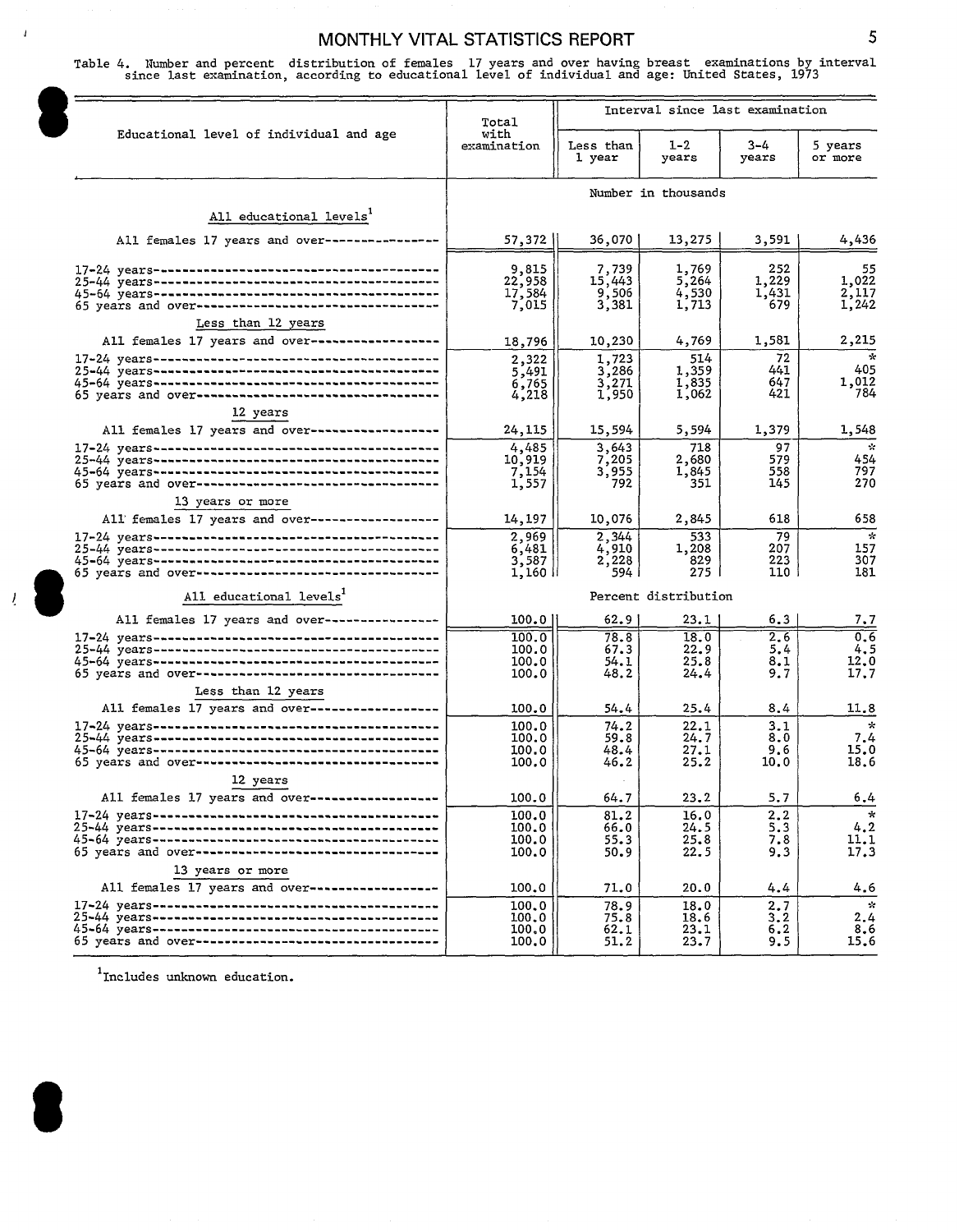$\mathbf{t}$ 

Table 5. Number and percent distribution of females 17 years and over ever having or never<br>having breast examinations, according to color and age: United States, 1973

| Color and age                                                                                                                                                                    | Total <sup>1</sup>                   | Ever<br>had<br>exami-<br>nation    | Never<br>had<br>$exami-$<br>nation | Total <sup>1</sup>               | Ever<br>had<br>exami-<br>nation | Never<br>had<br>exami-<br>nation |
|----------------------------------------------------------------------------------------------------------------------------------------------------------------------------------|--------------------------------------|------------------------------------|------------------------------------|----------------------------------|---------------------------------|----------------------------------|
|                                                                                                                                                                                  |                                      | Number in thousands                |                                    |                                  | Percent                         |                                  |
| All color<br>All females 17 years and over------                                                                                                                                 |                                      | 75, 161   57, 372                  | 14,557                             | $100.0$ $\parallel$              | 76.3                            | 19.4                             |
| $17 - 24$ years-------------------------------                                                                                                                                   | 15,062<br>25,862<br>22,370<br>11,867 | 9,815<br>22,958<br>17,584<br>7,015 | 4,547<br>2,097<br>3,765<br>4,148   | 100.0<br>100.0<br>100.0<br>100.0 | 65.2<br>88.8<br>78.6<br>59.1    | 30.2<br>8.1<br>16.8<br>35.0      |
| White                                                                                                                                                                            |                                      |                                    |                                    |                                  |                                 |                                  |
| All females 17 years and over--------                                                                                                                                            | 66,380                               | 51,178                             | 12,517                             | 100.0                            | 77.1                            | 18.9                             |
| 17-24 years------------------------------<br>25-44 years-----------------------------<br>45-64 years------------------------------<br>65 years and over------------------------  | 12,923<br>22,520<br>20,085<br>10,853 | 8,375<br>20,178<br>16,084<br>6,540 | 3,995<br>1,693<br>3,145<br>3,683   | 100.0<br>100.0<br>100.0<br>100.0 | 64.8<br>89.6<br>80.1<br>60.3    | 30.9<br>7.5<br>15.7<br>33.9      |
| All other                                                                                                                                                                        |                                      |                                    |                                    |                                  |                                 |                                  |
| All females 17 years and over--------                                                                                                                                            | 8,781                                | 6,194                              | 2,040                              | 100.0                            | 70.5                            | 23.2                             |
| 17-24 years------------------------------<br>25-44 years-----------------------------<br>45-64 years------------------------------<br>65 years and over------------------------- | 2,140<br>3,343<br>2,285<br>1,014     | 1,440<br>2,779<br>1,500<br>475     | 551<br>404<br>620<br>465           | 100.0<br>100.0<br>100.0<br>100.0 | 67.3<br>83.1<br>65.6<br>46.8    | 25.7<br>12.1<br>27.1<br>45.9     |

 $\label{eq:2.1} \frac{1}{N}\sum_{i=1}^N\frac{1}{N_i}\sum_{i=1}^N\frac{1}{N_i}\sum_{i=1}^N\frac{1}{N_i}\sum_{i=1}^N\frac{1}{N_i}\sum_{i=1}^N\frac{1}{N_i}\sum_{i=1}^N\frac{1}{N_i}\sum_{i=1}^N\frac{1}{N_i}\sum_{i=1}^N\frac{1}{N_i}\sum_{i=1}^N\frac{1}{N_i}\sum_{i=1}^N\frac{1}{N_i}\sum_{i=1}^N\frac{1}{N_i}\sum_{i=1}^N\frac{1}{N_i}\sum_{i=1}^N\frac{1$ 

 $\frac{1}{2}$  $\frac{1}{2}$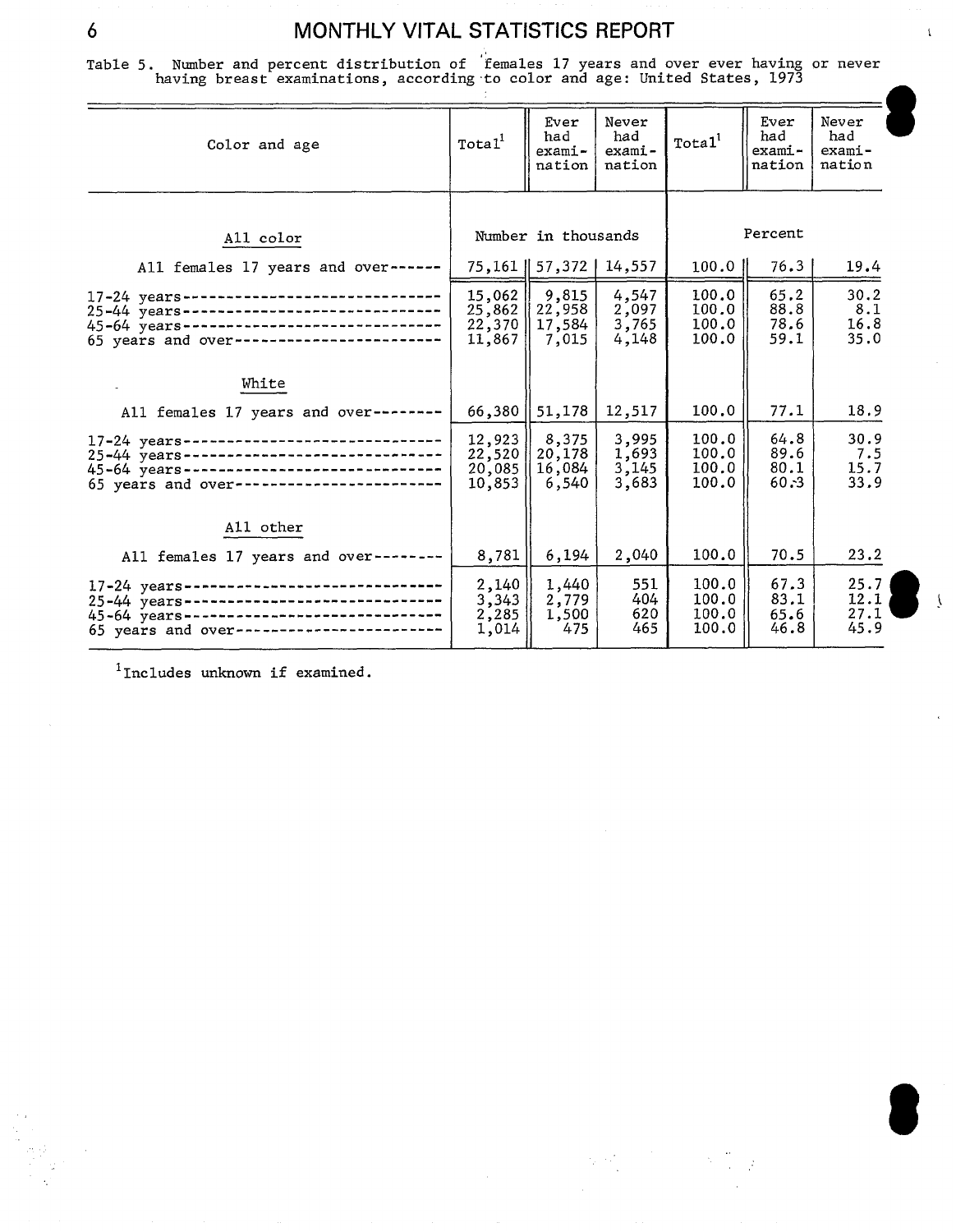Table 6. Number and percent distribution of females 17 years and over having breast examinations by interval<br>since last examination, according to color and age: United States, 1974

|                                                                                                  | Total                              | Interval since last examination   |                                                 |                              |                               |  |
|--------------------------------------------------------------------------------------------------|------------------------------------|-----------------------------------|-------------------------------------------------|------------------------------|-------------------------------|--|
| Color and age                                                                                    | wich<br>examination                | Less than<br>1 year               | $1 - 2$<br>years                                | 3-4<br>years                 | 5 years<br>or more            |  |
|                                                                                                  |                                    | Number in thousands               |                                                 |                              |                               |  |
| All color                                                                                        |                                    |                                   |                                                 |                              |                               |  |
| All females, 17 years and over-----                                                              | 57,372                             | 36,070                            | 13,275                                          | 3,591                        | 4,436                         |  |
| 45-64 years-----------------------------------<br>65 years and over----------------------------- | 9,815<br>22,958<br>17,584<br>7,015 | 7,739<br>15,443<br>9,506<br>3,381 | 1,769<br>$\overline{5}$ , 264<br>4,530<br>1,713 | 252<br>1,229<br>1,431<br>679 | 55<br>1,022<br>2,117<br>1,242 |  |
| White                                                                                            |                                    |                                   |                                                 |                              |                               |  |
| All females, 17 years and over------------------                                                 | 51,178                             | 31,961                            | 11,868                                          | 3,266                        | 4,084                         |  |
|                                                                                                  | 8,375<br>20,178<br>16,084<br>6,540 | 6,593<br>13,578<br>8,658<br>3,131 | 1,507<br>4,608<br>$4,154$<br>1,598              | 227<br>1,079<br>1,322<br>637 | 48<br>913<br>1,949<br>1,174   |  |
| All others                                                                                       |                                    |                                   |                                                 |                              |                               |  |
| All females, 17 years and over-----------------                                                  | 6,194                              | 4,109                             | 1,407                                           | 325                          | 352                           |  |
|                                                                                                  | 1,440<br>2,779<br>1,500<br>475     | 1,146<br>1,865<br>848<br>250      | 262<br>656<br>375<br>115                        | $\star$<br>150<br>109<br>42  | $\sim$<br>109<br>168<br>68    |  |
| All color                                                                                        |                                    | Percent distribution              |                                                 |                              |                               |  |
| All females, 17 years and over------------                                                       | 100.0                              | 62.9                              | 23.1                                            | 6.3                          | 7.7                           |  |
| 65 years and over-----------------------                                                         | 100.0<br>100.0<br>100.0<br>100.0   | 78.8<br>67.3<br>54.1<br>48.2      | 18.0<br>22.9<br>25.8<br>24.4                    | 2.6<br>5.4<br>8.1<br>9.7     | 0.6<br>4.5<br>12.0<br>17.7    |  |
| White                                                                                            |                                    |                                   |                                                 |                              |                               |  |
| All females, 17 years and over------------------                                                 | 100.0                              | 62.5                              | 23.2                                            | 6.4                          | 8.0                           |  |
| 65 years and over-----------------------------------                                             | 100.0<br>100.0<br>100.0<br>100.0   | 78.7<br>67.3<br>53.8<br>47.9      | 18.0<br>22.8<br>25.8<br>24.4                    | 2.7<br>5.3<br>8.2<br>9.7     | 0.6<br>4.5<br>12.1<br>18.0    |  |
| All others                                                                                       |                                    |                                   |                                                 |                              |                               |  |
| All females, 17 years and over-----------------                                                  | 100.0                              | 66.3                              | 22.7                                            | 5.2                          | 5.7                           |  |
| 65 years and over-----------------------------------                                             | 100.0<br>100.0<br>100.0<br>100.0   | 79.6<br>67.1<br>56.5<br>52.6      | 18.2<br>23.6<br>25.0<br>24.2                    | $\ast$<br>5.4<br>7.3<br>8.8  | *<br>3.9<br>11.2<br>14.3      |  |

9